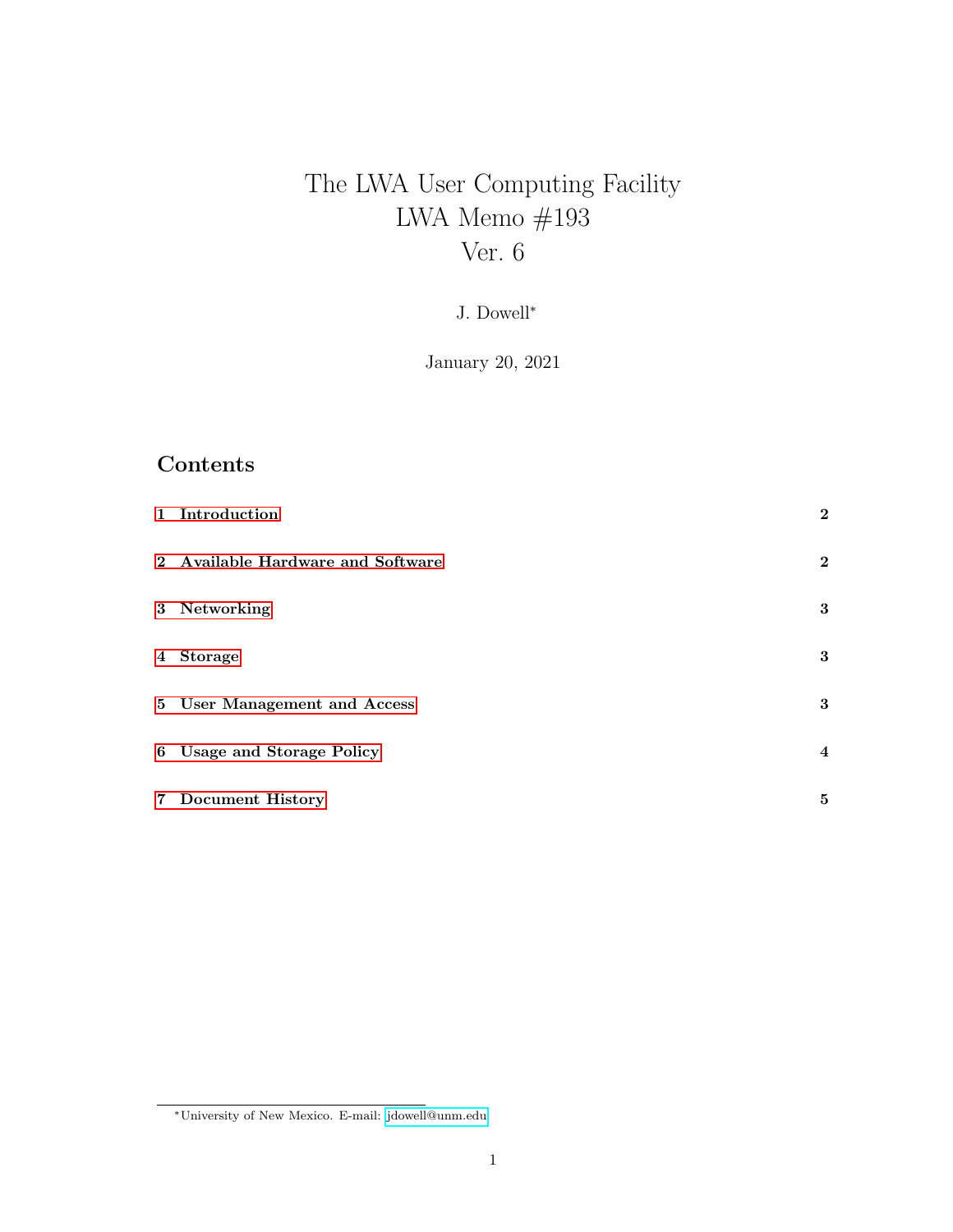#### <span id="page-1-0"></span>1 Introduction

The LWA User computing facility (UCF) is a cluster of three computing nodes and one data storage node available to LWA users for reducing LWA data. The cluster is located in two racks in the old correlator room in the VLA control building. This location was selected in order to decrease the turn around time for data processing by moving the processing equipment closer to the data. This document describes the hardware and software setup of the cluster, and provides information about user access.

#### <span id="page-1-1"></span>2 Available Hardware and Software

Each of the computing nodes consists of:

- two eight core Intel(R)  $Xeon(R)$  Silver 4215R CPUs with clock rates of 3.20GHz;
- a SuperMicro X11DPG-QT system board;
- 192 GB (nodes 1 and 2) or 384 GB (node 3) of RAM;
- two Nvidia GeForce GTX 980 cards with
	- $-4$  GB of RAM,
	- 2048 CUDA cores, and
	- CUDA compute capability 5.2;
- a two port 10 GbE fiber card; and
- 18 TB of RAID10 storage.

In addition to the three computing nodes there is also a data storage node for raw LWA data. This machine consists of:

- an Intel(R)  $Xeon(R) E5620$  eight core CPU with a clock rate of 2.40GHz;
- a Supermicro X8DT6 system board;
- 16 GB of RAM;
- a single port 10 GbE fiber card; and
- 138 TB of RAID6 storage.

Each computing node runs the desktop version of Ubuntu  $18.04 \text{ LTS}^1$  $18.04 \text{ LTS}^1$  and has a variety of software installed by default, including bbcp, CASA, FFTW, PRESTO, CUDA, LSL<sup>[2](#page-1-3)</sup>, OpenMPI, TEMPO, TEMPO2, PSRCHIVE, and DSPSR. Users requiring additional software should install the needed software locally in their home directories or contact the cluster administrator, Jayce Dowell, via e-mail. The storage node runs the server version of Ubuntu 18.04 LTS and is not intended for access by users of the cluster.

<span id="page-1-3"></span><span id="page-1-2"></span> $1$ <http://releases.ubuntu.com/bionic/>

<sup>&</sup>lt;sup>2</sup>The LSL Commissioning, Pulsar, and SessionSchedules extensions are also available on each node under /usr/local/extensions/.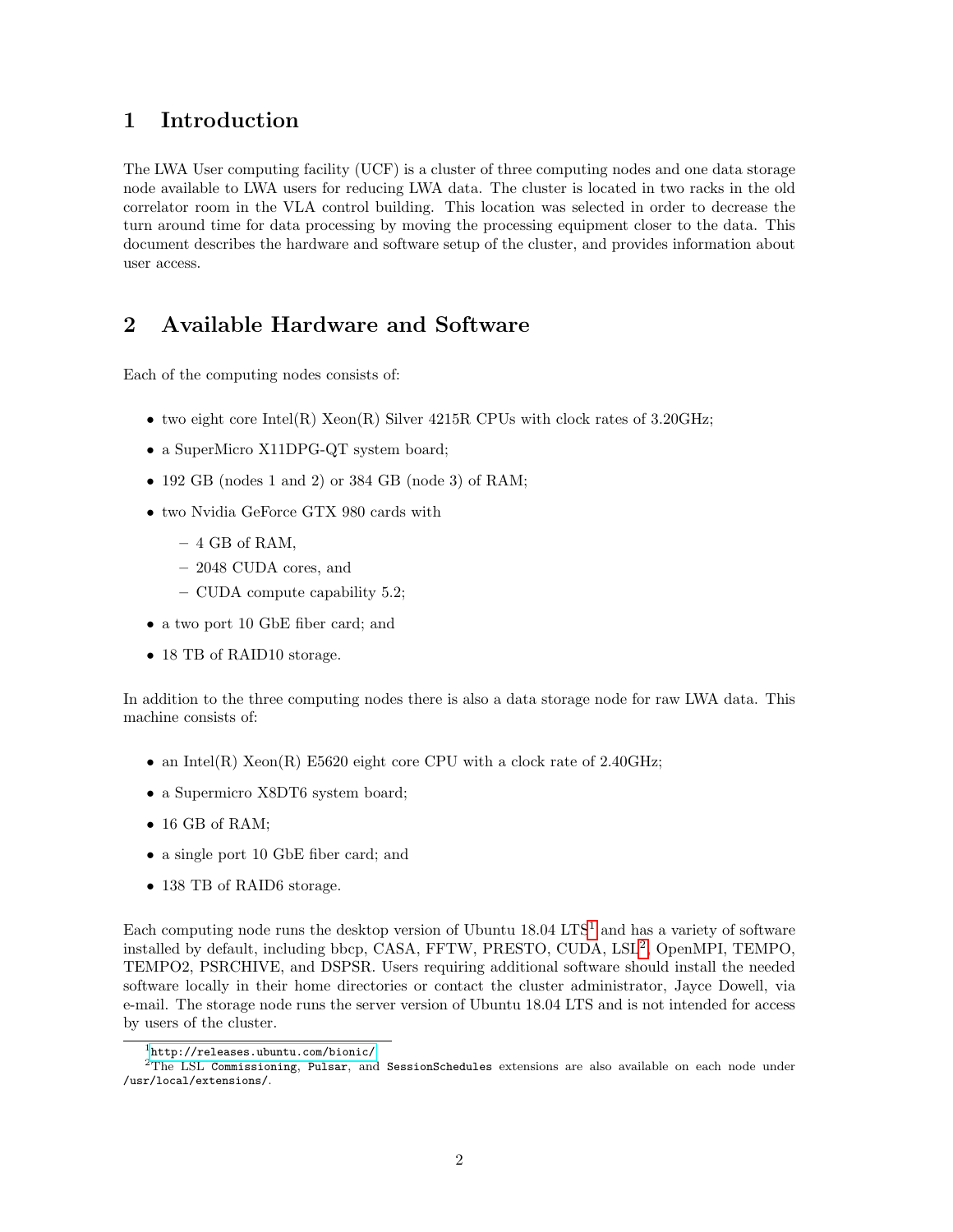#### <span id="page-2-0"></span>3 Networking

The UCF nodes are physically connected by combination of SFP+ direct attach cables and 10Gbase-SR 10 GbE fiber modules with 50/125 multimode fiber patch cables via a switch. The cluster is connected to the LWA1 Monitor and Control (MCS) 10.1.1.\* network via a 10 GbE connection to the shelter. See [\[1\]](#page-5-0) for details of the network configuration. The nodes can be accessed by their short hostnames in the form of "lwaucf#" where " $\#$ " represents the number of the node, one through three, the user wishes to connect to. In addition to the main cluster and MCS networks there is also an internal 1 GbE management network that is used to provide an alternate means of communication between nodes in the case of a problem with the fiber connections.

## <span id="page-2-1"></span>4 Storage

Data storage for the UCF is divided into three tiers: user-specific storage, temporary local storage, and temporary massive data storage.

- 1. The first tier is implemented through an NFS mounted home directory available on all of the nodes. The total storage under /home/ is 3.6 TB which is shared among all users. This mount point is intended to store the user's personal files as well as any final data products waiting to be transferred out of the cluster. Backups of the home directory are irregular and users are encouraged to actively backup files they are interested in preserving.
- 2. The second tier is implemented as a temporary "scratch space" in /data/local where users of the node can store intermediate data products that require further manipulation. This directory is available on each node and is world writable for all users of that particular node.
- [3](#page-2-3). The final tier of storage is a Gluster file system<sup>3</sup> with a current total capacity of 138 TB. This file system, mounted on /data/network/, is located on the storage node of the cluster. Since this file system is intended to only store raw data it is world readable but write permissions are restricted to the LWA operators.

Although the file system is read only for users of the UCF there are a few tools provided for basic file management: mkdirrd, mvrd, and rmrd. mkdirrd is similar to the standard mkdir utility and is used to request directories to be created in the /data/network/ area. mvrd is similar to my and allows files to be renamed or moved inside of /data/network/ while rmrd is used to request deletion of files in this directory. These three commands work using a queue system. The mixturation and murd command queues require between one to two hours to process, while the **rmrd** command queue requires between 24 and 48 hours to process.

Data and MCS0030 metadata [\[2\]](#page-5-1) files are copied over to the Gluster file system through mount points on each of the data recorders at the LWA stations. The copying process is initiated and monitored by the LWA operators on duty or by using the "auto-copy" feature. This feature allows observation files and metadata to be automatically copied to the cluster within a few hours of the observation ending. This is requested through session definition files (SDFs) generated with the sessionGUI.py script that is available as part of the SessionSchedules LSL extension.

# <span id="page-2-2"></span>5 User Management and Access

Users of the UCF are given individual unprivileged accounts which work on all nodes via a lightweight directory access protocol (LDAP) server. All remote access to the cluster will be han-

<span id="page-2-3"></span> $3$ <http://www.gluster.org/>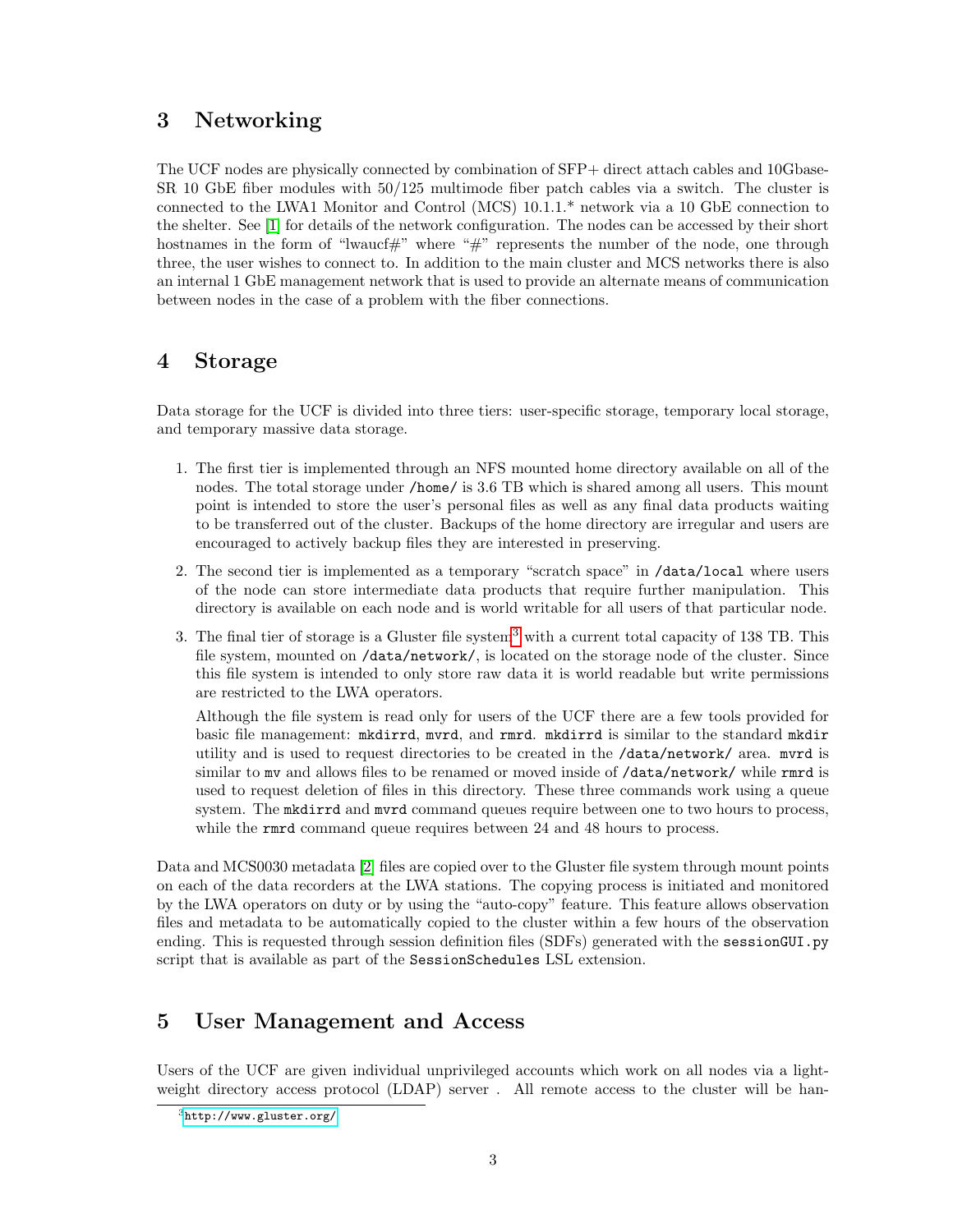dled through secure shell (SSH) and  $X2Go<sup>4</sup>$  $X2Go<sup>4</sup>$  $X2Go<sup>4</sup>$  sessions. Since the cluster is located within the MCS network, users of the cluster will first need to connect to one of the UNM machines, e.g., lwalab.phys.unm.edu, hercules.phys.unm.edu, or virgo.phys.unm.edu and use the  $OpenVPN<sup>5</sup>$  $OpenVPN<sup>5</sup>$  $OpenVPN<sup>5</sup>$ tunnel to access the cluster nodes via SSH. The cluster LDAP information will also be available on lwalab, hercules, and virgo so that users will only need one set of credentials to access the cluster.

Time on one or more of the computing nodes is allocated based on requests in the LWA observing proposals. See [\[3\]](#page-5-2) for details on how time is requested. Users needing to copy data off the cluster should contact the cluster administrator to schedule a window for the copy. This is required to ensure that data transfers do not interfere with the operation of LWA1 or other user requests. Files can be copied off using a number of programs such as scp, rsync, and bbcp.

User accounts will remain active as long as they are being actively used. Accounts that have been inactive for more than three years will be locked. Any users wishing to access their locked account should contact the cluster administrator via e-mail.

## <span id="page-3-0"></span>6 Usage and Storage Policy

Since the cluster is a shared resource, it is possible for multiple users to access the same node concurrently. Users are responsible for monitoring their processes to ensure that the nodes they are using do not become overburdened or hang. The state of the machines can be checked using standard UNIX tools, such as ps, top, and free, or via the LWAUCF Operations Screen page at <http://lwalab.phys.unm.edu/CompScreen/cs.php>.

Users are also responsible for monitoring their disk space usage on the /home, /data/local, and /data/network drives. Currently there is a combination of quotas and file age limits that are enforced for each storage tier:

- /home quotas but no file age limits,
- /data/local quotas and file age limits, and
- $\bullet$  /data/network quotas and file age limits.

Files stored on /home are subject to per-user quotas. By default each user receives a quota of 200 GB.

Files stored on /data/local are subject to per-user quotas and file age limits. By default each user receives a quota of 3 TB in /data/local. These directories are monitored on a monthly basis to identify files between 547 and 730 days old. Users with files meeting this criterion will be notified by e-mail in order to determine whether or not the indicated files can be deleted. Files that are older than 730 days (two years) are subject to automatic deletion within two weeks after the user is notified by e-mail. Any files that the user wishes to save should be transferred either to the /home directory or off the cluster.

Files stored on /data/network are subject to per-user quotas and file age limits. By default each user receives a quota of 10 TB in /data/network/ although additional storage may be requested by e-mailing the LWA director. Since there is additional pressure on the space in this directory, the automatic file age monitoring system notifies users via e-mail about files between 180 and 270 days old. Files older than 270 days (nine months) are subject to automatic deletion two weeks after the user is notified by e-mail. Any user with files in this category can request that the files be saved by notifying the observatory staff. For further details about the management of data files see [\[3\]](#page-5-2).

<span id="page-3-1"></span> $4$ <https://wiki.x2go.org/doku.php>

<span id="page-3-2"></span><sup>5</sup><http://openvpn.net/index.php/open-source/overview.html>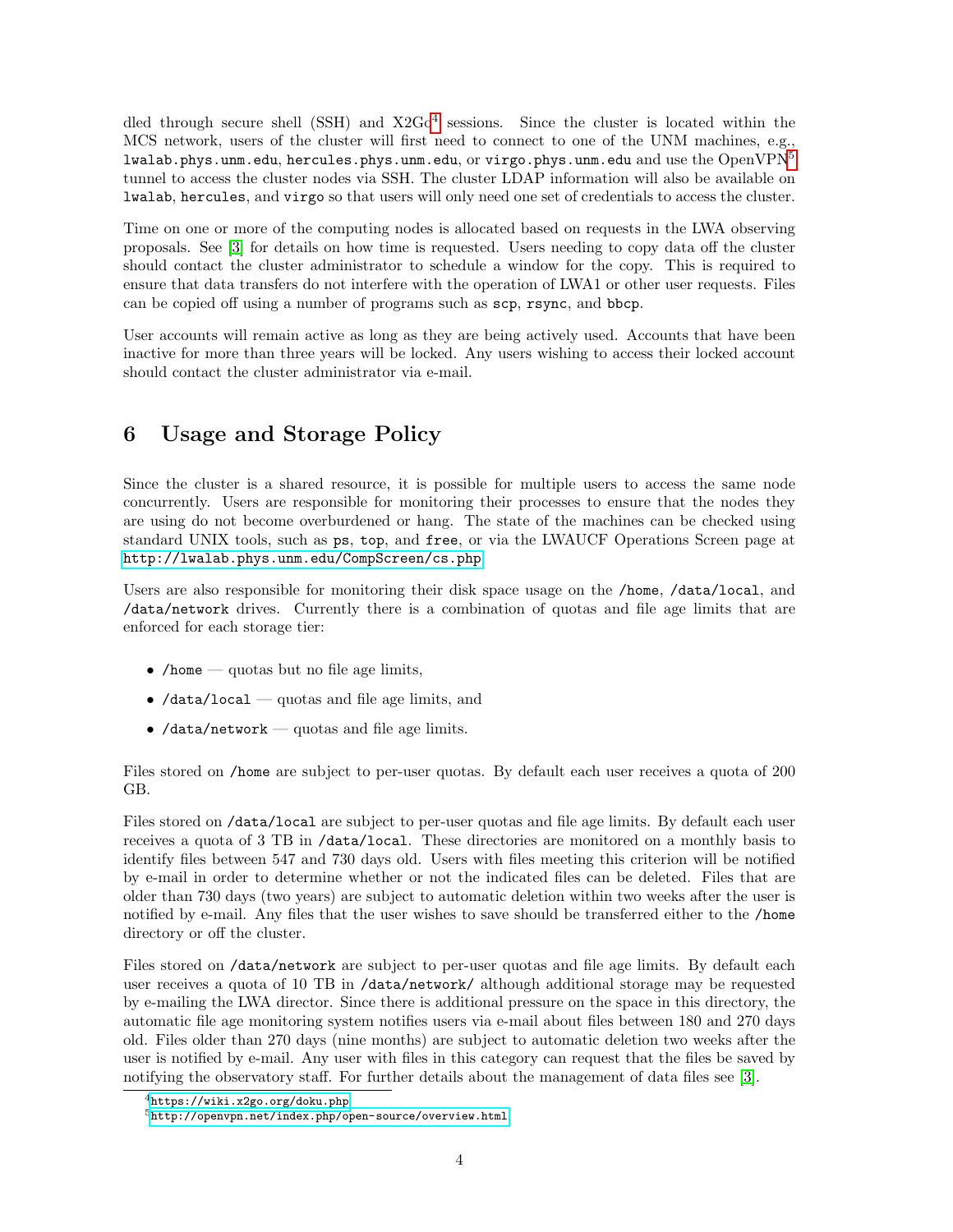#### <span id="page-4-0"></span>7 Document History

- Version 6 (Jan 20, 2021): Updated for the new cluster configuration and quota information.
- Version 5 (Sep 13, 2019): Fixed a typo that gave node 4 GTX 980 GPUs instead of GTX 690 GPUs.
- Version 4 (Aug 20, 2019): Updated for recent changes to the GPU available on the cluster. Updated the list of pulsar software titles available on the cluster.
- Version 3 (Dec 21, 2018): Updated for changes to the hardware, software, and network setup. Added information about the data storage node. Updated the data retention policy for all three classes of storage. Added information about when accounts will be locked due to inactivity. Removed the listing of software packages.
- Version 2 (May 22, 2014): Updated for the new home directory size and monitoring of the data directory. Added information about the "toasters" on each node. Added a list of .deb packages that are installed. Added a usage and storage policy.
- Version 1 (Nov 25, 2012): First version.